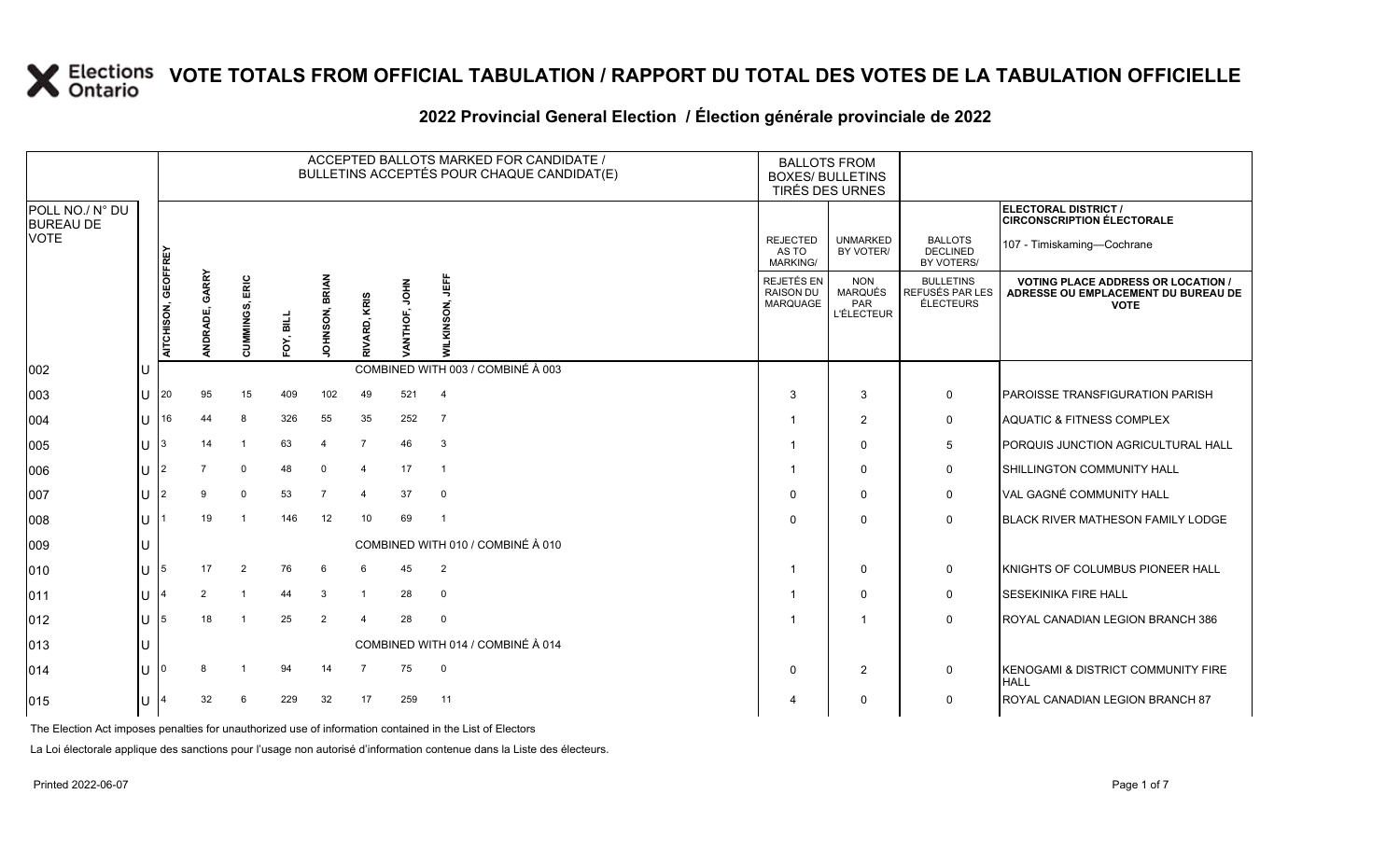### **2022 Provincial General Election / Élection générale provinciale de 2022**

|                                     |                             |                     |                   |                         |           |                          |                 |                         | ACCEPTED BALLOTS MARKED FOR CANDIDATE /<br>BULLETINS ACCEPTÉS POUR CHAQUE CANDIDAT(E) | <b>BALLOTS FROM</b><br><b>BOXES/ BULLETINS</b>    | TIRÉS DES URNES                                          |                                                  |                                                                                                 |
|-------------------------------------|-----------------------------|---------------------|-------------------|-------------------------|-----------|--------------------------|-----------------|-------------------------|---------------------------------------------------------------------------------------|---------------------------------------------------|----------------------------------------------------------|--------------------------------------------------|-------------------------------------------------------------------------------------------------|
| POLL NO./ N° DU<br><b>BUREAU DE</b> |                             |                     |                   |                         |           |                          |                 |                         |                                                                                       |                                                   |                                                          |                                                  | ELECTORAL DISTRICT /<br><b>CIRCONSCRIPTION ÉLECTORALE</b>                                       |
| <b>VOTE</b>                         |                             |                     |                   |                         |           |                          |                 |                         |                                                                                       | <b>REJECTED</b><br>AS TO<br><b>MARKING/</b>       | <b>UNMARKED</b><br>BY VOTER/                             | <b>BALLOTS</b><br><b>DECLINED</b><br>BY VOTERS/  | 107 - Timiskaming-Cochrane                                                                      |
|                                     |                             | AITCHISON, GEOFFREY | GARRY<br>ANDRADE, | ERIC<br>CUMMINGS,       | FOY, BILI | BRIAN<br><b>JOHNSON,</b> | KRIS<br>RIVARD, | <b>МНОГ</b><br>VANTHOF, | 闦<br>WILKINSON,                                                                       | REJETÉS EN<br><b>RAISON DU</b><br><b>MARQUAGE</b> | <b>NON</b><br><b>MARQUÉS</b><br>PAR<br><b>L'ÉLECTEUR</b> | <b>BULLETINS</b><br>REFUSÉS PAR LES<br>ÉLECTEURS | <b>VOTING PLACE ADDRESS OR LOCATION /</b><br>ADRESSE OU EMPLACEMENT DU BUREAU DE<br><b>VOTE</b> |
| 016                                 | ΠT                          |                     | ĥ.                | $\mathbf 0$             | 85        | 18                       | 5               | 98                      | 3                                                                                     | $\overline{1}$                                    | $\mathbf{0}$                                             | $\mathbf{0}$                                     | É.C. ASSOMPTION KIRKLAND LAKE                                                                   |
| 017                                 | U                           | 14                  | 16                | 6                       | 170       | 20                       | 19              | 220                     | $\mathbf{3}$                                                                          |                                                   | -1                                                       | $\mathbf 0$                                      | SACRED HEART CATHOLIC SCHOOL                                                                    |
| 018                                 | ΙU                          | I0                  |                   | $\overline{1}$          | 62        |                          | 8               | 50                      | $\overline{0}$                                                                        | $\overline{2}$                                    | $\Omega$                                                 | $\mathbf 0$                                      | KING LEBEL FIRE HALL                                                                            |
| $ 019\rangle$                       | U                           |                     | 13                | $\overline{\mathbf{1}}$ | 100       | 9                        | 6               | 79                      | 2                                                                                     | 2                                                 | $\Omega$                                                 | 0                                                | LARDER LAKE MUNICIPAL OFFICE &<br><b>COMPLEX</b>                                                |
| 020                                 | U                           |                     | 14                | $\overline{2}$          | 69        | $\overline{7}$           | 3               | 95                      | $\overline{1}$                                                                        | 2                                                 | $\Omega$                                                 | 0                                                | VIRGINIATOWN COMMUNITY CENTRE                                                                   |
| 021                                 | lu-                         | 13                  | 17                | $\overline{\mathbf{1}}$ | 55        | 6                        | 3               | 55                      | 5                                                                                     | $\Omega$                                          | $\mathbf 0$                                              | $\mathbf{1}$                                     | ROUND LAKE FIRE & COMMUNITY CENTRE                                                              |
| 022                                 | U                           |                     |                   | $\overline{2}$          | 33        | $\overline{2}$           | 10              | 42                      | $\overline{1}$                                                                        | $\overline{2}$                                    | $\Omega$                                                 | $\mathbf 0$                                      | <b>CHAMBERLAIN TOWNSHIP HALL</b>                                                                |
| 023                                 | lu-                         | 15                  | 26                | $\overline{\mathbf{1}}$ | 185       | 5                        | 8               | 250                     | 3                                                                                     | $\Omega$                                          |                                                          | $\mathbf 0$                                      | <b>ENGLEHART PUBLIC LIBRARY</b>                                                                 |
| 024                                 | IU 19                       |                     | 12                | $\mathbf 0$             | 89        | 5                        | 10              | 111                     | $\overline{2}$                                                                        | $\Omega$                                          | $\mathbf 0$                                              | $\mathbf{1}$                                     | CHARLTON & DACK MUNICIPALITY OFFICE                                                             |
| 025                                 | U                           |                     | 13                | $\overline{1}$          | 38        | $\overline{7}$           | 6               | 103                     | $\overline{1}$                                                                        | 3                                                 | $\Omega$                                                 | 0                                                | <b>EARLTON RECREATION CENTRE</b>                                                                |
| 026                                 | U                           | 3                   |                   | 0                       | 38        | 8                        | 7               | 111                     | - 1                                                                                   | $\Omega$                                          | $\Omega$                                                 | 0                                                | <b>EARLTON RECREATION CENTRE</b>                                                                |
| 027                                 | $\mathsf{II}$ $\mathsf{I}3$ |                     | 14                | $\mathbf 0$             | 29        | 3                        | 3               | 60                      | $\mathbf{3}$                                                                          |                                                   | $\mathbf 0$                                              | $\mathbf 0$                                      | <b>HILLIARDTON COMMUNITY HALL</b>                                                               |
| 028                                 | ПT                          |                     |                   | $\overline{4}$          | 31        | $\mathbf 0$              | 2               | 68                      | $\overline{1}$                                                                        |                                                   | $\Omega$                                                 | $\mathbf 0$                                      | <b>CASEY FIRE HALL</b>                                                                          |
| 029                                 | U                           |                     | -5                | $\Omega$                | 19        | $\Omega$                 | $\Omega$        | 15                      | $\overline{0}$                                                                        | $\Omega$                                          | $\Omega$                                                 | $\mathbf 0$                                      | GOWGANDA COMM. REC. ASSOCIATION                                                                 |

The Election Act imposes penalties for unauthorized use of information contained in the List of Electors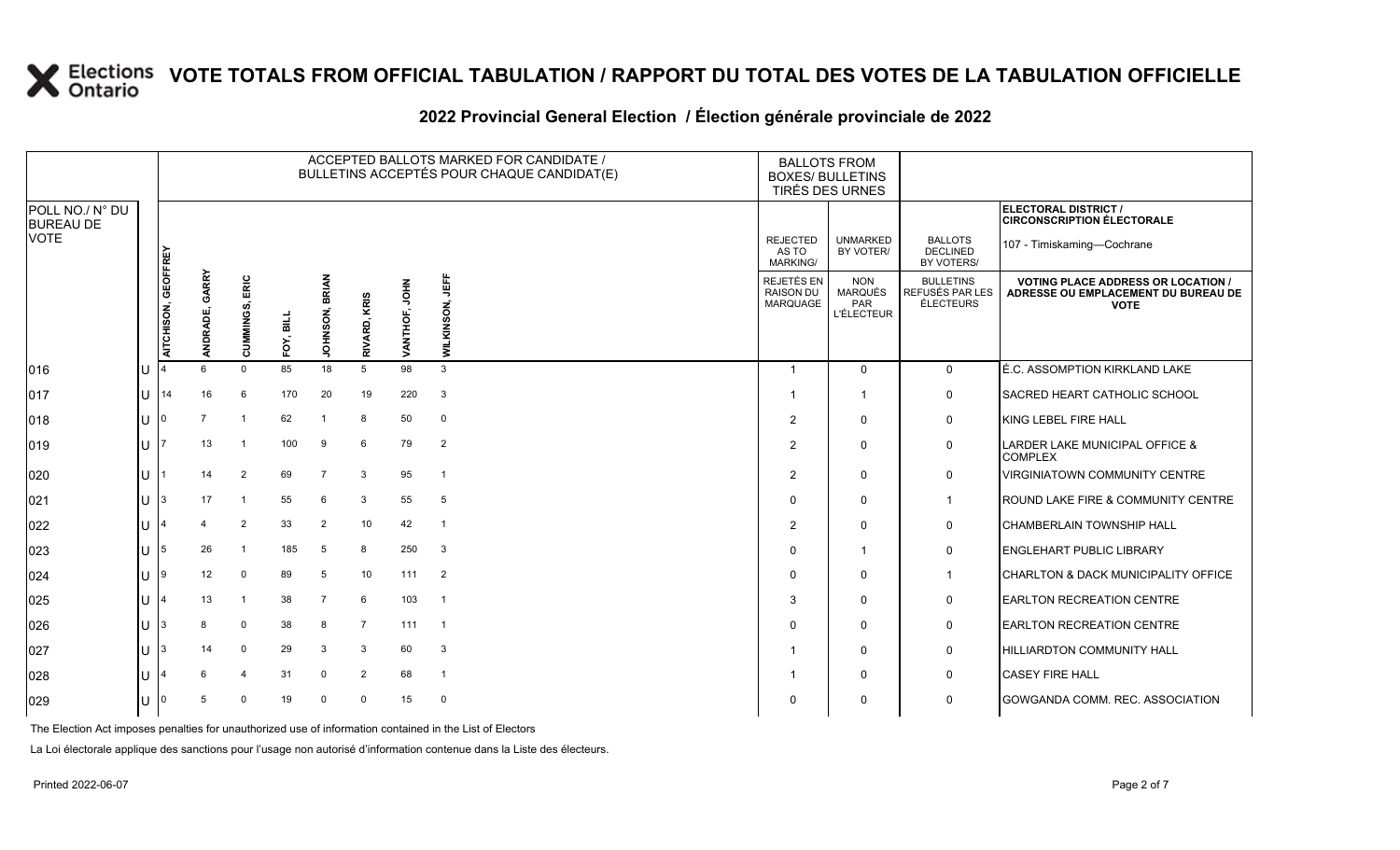### **2022 Provincial General Election / Élection générale provinciale de 2022**

|                                     |    |                     |                   |                |           |                       |                |               | ACCEPTED BALLOTS MARKED FOR CANDIDATE /<br>BULLETINS ACCEPTÉS POUR CHAQUE CANDIDAT(E) | <b>BALLOTS FROM</b><br><b>BOXES/ BULLETINS</b> | TIRÉS DES URNES                                          |                                                         |                                                                                                 |
|-------------------------------------|----|---------------------|-------------------|----------------|-----------|-----------------------|----------------|---------------|---------------------------------------------------------------------------------------|------------------------------------------------|----------------------------------------------------------|---------------------------------------------------------|-------------------------------------------------------------------------------------------------|
| POLL NO./ N° DU<br><b>BUREAU DE</b> |    |                     |                   |                |           |                       |                |               |                                                                                       |                                                |                                                          |                                                         | ELECTORAL DISTRICT /<br><b>CIRCONSCRIPTION ÉLECTORALE</b>                                       |
| <b>VOTE</b>                         |    |                     |                   |                |           |                       |                |               |                                                                                       | <b>REJECTED</b><br>AS TO<br>MARKING/           | <b>UNMARKED</b><br>BY VOTER/                             | <b>BALLOTS</b><br><b>DECLINED</b><br>BY VOTERS/         | 107 - Timiskaming-Cochrane                                                                      |
|                                     |    | AITCHISON, GEOFFREY | GARRY<br>ANDRADE, | CUMMINGS, ERIC | FOY, BILL | <b>JOHNSON, BRIAN</b> | RIVARD, KRIS   | VANTHOF, JOHN | "<br>WILKINSON,                                                                       | REJETÉS EN<br><b>RAISON DU</b><br>MARQUAGE     | <b>NON</b><br><b>MARQUÉS</b><br>PAR<br><b>L'ÉLECTEUR</b> | <b>BULLETINS</b><br>REFUSÉS PAR LES<br><b>ÉLECTEURS</b> | <b>VOTING PLACE ADDRESS OR LOCATION /</b><br>ADRESSE OU EMPLACEMENT DU BUREAU DE<br><b>VOTE</b> |
| 030                                 | lU |                     | 16                |                | 94        | 3                     | $\overline{7}$ | 83            | $\Omega$                                                                              | $\overline{1}$                                 | $\Omega$                                                 | $\mathbf{0}$                                            | <b>ELK LAKE COMMUNITY CENTRE</b>                                                                |
| 031                                 | lu |                     |                   | $\mathbf 0$    | 16        | $\overline{4}$        | 6              | 46            | $\mathbf 0$                                                                           | $\Omega$                                       | $\Omega$                                                 | $\mathbf 0$                                             | <b>KENABEEK COMMUNITY HALL</b>                                                                  |
| 032                                 | Iυ | 2                   | 14                | $\mathbf 0$    | 29        | 5                     | $\overline{4}$ | 82            | $\overline{1}$                                                                        | $\Omega$                                       | $\mathbf 0$                                              | 0                                                       | <b>KERNS COMMUNITY HALL</b>                                                                     |
| 033                                 | lu |                     | 10                | 6              | 161       | 36                    | 13             | 309           | 0                                                                                     | -1                                             | $\overline{2}$                                           | $\mathbf 0$                                             | <b>DYMOND COMMUNITY HALL</b>                                                                    |
| 034                                 | lu |                     | 9                 | $\mathbf 0$    | 45        | $\overline{2}$        | $\overline{2}$ | 68            | $\mathbf 0$                                                                           | $\Omega$                                       | $\Omega$                                                 | $\mathbf 0$                                             | HARLEY COMMUNITY CENTRE                                                                         |
| 035                                 | lu |                     | 45                | 17             | 274       | 39                    | 34             | 666           | $\overline{4}$                                                                        |                                                | $\overline{2}$                                           | $\overline{1}$                                          | <b>RIVERSIDE PLACE</b>                                                                          |
| 036                                 | ΙU |                     | 12                | 2              | 54        | 11                    | 7              | 105           | $\mathbf 0$                                                                           | $\Omega$                                       | $\Omega$                                                 | $\mathbf 0$                                             | <b>HUDSON TOWNSHIP HALL</b>                                                                     |
| 037                                 | lu |                     | 16                | 6              | 106       | 13                    | 19             | 173           | $\overline{2}$                                                                        | 2                                              | $\mathbf 0$                                              | $\mathsf{O}$                                            | COBALT GOLDEN AGE CLUB HALL                                                                     |
| 038                                 | lU |                     | 3                 | 2              | 36        | 3                     | $\overline{a}$ | 74            | $\overline{1}$                                                                        | $\Omega$                                       | 0                                                        | $\mathsf{O}$                                            | <b>COLEMAN MUNICIPAL COMPLEX</b>                                                                |
| 039                                 | lυ | 10                  | 62                | 9              | 268       | 40                    | 43             | 554           | 9                                                                                     | 3                                              | $\overline{1}$                                           | $\mathbf 0$                                             | NORTHERN COLLEGE - HAILEYBURY<br><b>CAMPUS</b>                                                  |
| $ 040\rangle$                       | lu |                     | 8                 |                | 72        | -1                    | $\overline{7}$ | 53            | $\overline{2}$                                                                        | $\Omega$                                       | $\mathbf 0$                                              | $\mathsf{O}$                                            | <b>LATCHFORD COMMUNITY CENTRE</b>                                                               |
| 041                                 | lu |                     | 2                 | 3              | 5         | 6                     | $\overline{1}$ | 50            | $\mathbf 0$                                                                           | -1                                             | $\mathbf 0$                                              | $\mathsf{O}$                                            | LAKEVIEW GATHERING PLACE                                                                        |
| 042                                 | IП |                     | 19                | $\mathcal{B}$  | 74        | 12                    | 3              | 106           | $\overline{1}$                                                                        | 2                                              | $\mathbf 0$                                              | $\mathbf 0$                                             | MUNICIPALITY OF TEMAGAMI - WELCOME<br>CTR.                                                      |

The Election Act imposes penalties for unauthorized use of information contained in the List of Electors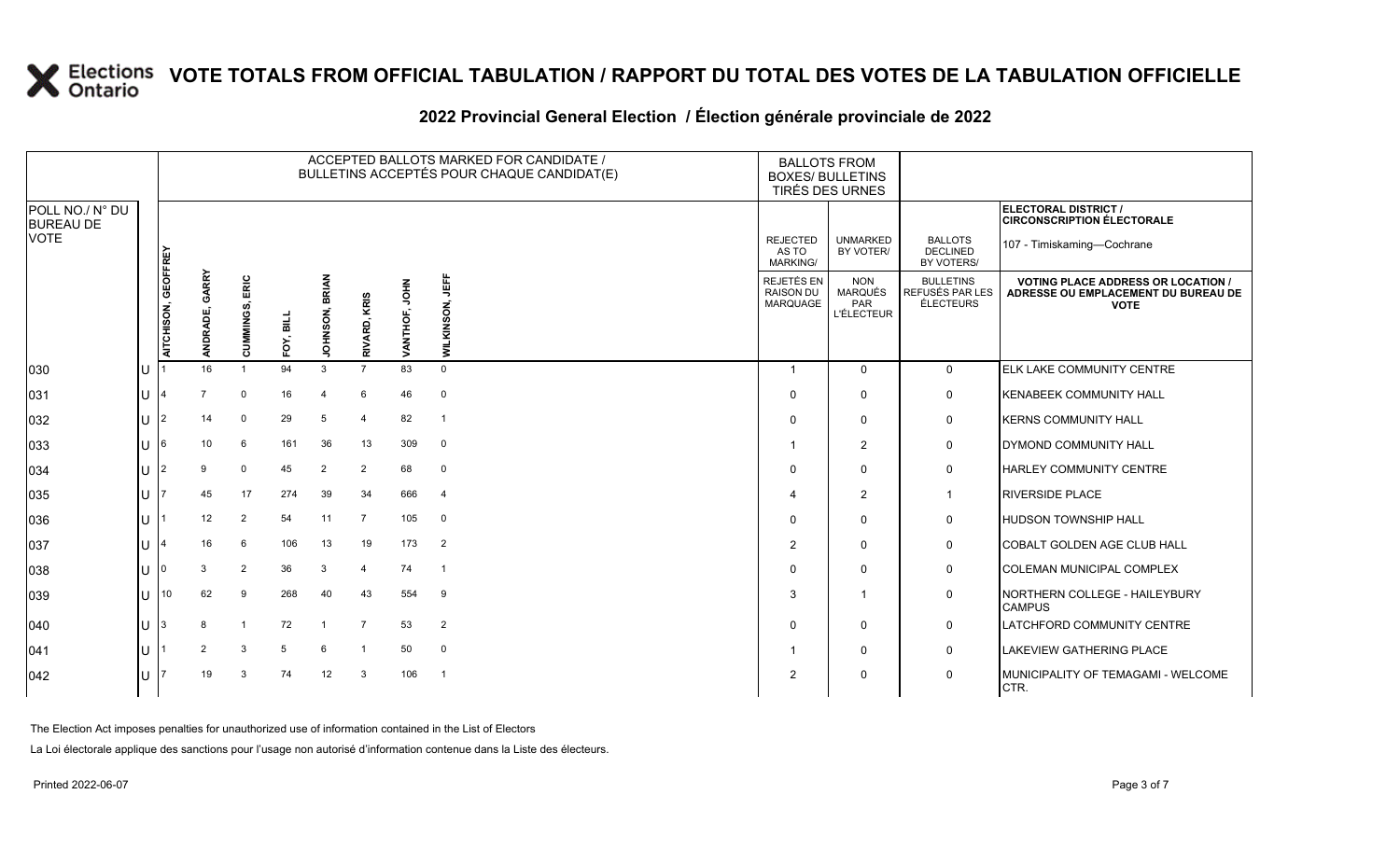### **2022 Provincial General Election / Élection générale provinciale de 2022**

|                                     |              |                     |                   |                |           |                          |                |                  | ACCEPTED BALLOTS MARKED FOR CANDIDATE /<br>BULLETINS ACCEPTÉS POUR CHAQUE CANDIDAT(E) | <b>BOXES/ BULLETINS</b>                     | <b>BALLOTS FROM</b><br>TIRÉS DES URNES                   |                                                  |                                                                                                 |
|-------------------------------------|--------------|---------------------|-------------------|----------------|-----------|--------------------------|----------------|------------------|---------------------------------------------------------------------------------------|---------------------------------------------|----------------------------------------------------------|--------------------------------------------------|-------------------------------------------------------------------------------------------------|
| POLL NO./ N° DU<br><b>BUREAU DE</b> |              |                     |                   |                |           |                          |                |                  |                                                                                       |                                             |                                                          |                                                  | ELECTORAL DISTRICT /<br><b>CIRCONSCRIPTION ÉLECTORALE</b>                                       |
| <b>VOTE</b>                         |              |                     |                   |                |           |                          |                |                  |                                                                                       | <b>REJECTED</b><br>AS TO<br><b>MARKING/</b> | <b>UNMARKED</b><br>BY VOTER/                             | <b>BALLOTS</b><br><b>DECLINED</b><br>BY VOTERS/  | 107 - Timiskaming-Cochrane                                                                      |
|                                     |              | AITCHISON, GEOFFREY | GARRY<br>ANDRADE, | CUMMINGS, ERIC | FOY, BILL | <b>BRIAN</b><br>JOHNSON, | RIVARD, KRIS   | HPOL<br>VANTHOF, | 母<br>SON.<br><b>WILKIN</b>                                                            | REJETÉS EN<br><b>RAISON DU</b><br>MARQUAGE  | <b>NON</b><br>MARQUÉS<br><b>PAR</b><br><b>L'ÉLECTEUR</b> | <b>BULLETINS</b><br>REFUSÉS PAR LES<br>ÉLECTEURS | <b>VOTING PLACE ADDRESS OR LOCATION /</b><br>ADRESSE OU EMPLACEMENT DU BUREAU DE<br><b>VOTE</b> |
| $ 043\rangle$                       | U            | 10                  | 22                | $\Omega$       | 86        | 18                       | 19             | 76               | 2                                                                                     | $\Omega$                                    | $\overline{1}$                                           | $\mathbf{0}$                                     | MANITOULIN-SUDBURY EMS AMBULANCE<br><b>STATION</b>                                              |
| 044                                 | $\cup$       | 3                   | 13                |                | 25        | 14                       | 9              | 45               | $\overline{2}$                                                                        |                                             | $\Omega$                                                 | 0                                                | CLUB D'AGE D'OR DE RIVER VALLEY                                                                 |
| $ 045\rangle$                       | $\mathbf{U}$ |                     | 14                | $\mathbf 0$    | 50        | $\overline{7}$           | 8              | 51               | $\mathbf 0$                                                                           | - 1                                         | $\Omega$                                                 | 0                                                | TILDEN LAKE COMMUNITY CENTRE                                                                    |
| 046                                 | $\cup$       | 5                   | 9                 | 3              | 55        | 16                       | $\overline{4}$ | 33               | $\mathbf 0$                                                                           | $\Omega$                                    | $\mathbf 0$                                              | 0                                                | ÉCOLE ÉLÉMENTAIRE CATHOLIQUE MARIALE                                                            |
| 047                                 | U            |                     | 25                | 3              | 149       | 26                       | 31             | 154              | $\overline{2}$                                                                        | $\overline{2}$                              | $\mathbf 0$                                              | 0                                                | ÉCOLE PUBLIQUE CAMILLE-PERRON                                                                   |
| 048                                 | $\mathbf{L}$ |                     | 6                 | $\mathbf 0$    | 144       | 16                       | 9              | 56               | 3                                                                                     | 5                                           | $\Omega$                                                 | 0                                                | <b>WARREN GOLDEN AGE CLUB</b>                                                                   |
| $ 049\rangle$                       | U            | 6                   | 27                | 10             | 196       | 41                       | 82             | 180              | -3                                                                                    |                                             | $\overline{2}$                                           | 0                                                | CLUB DE L'AMITIE - VERNER                                                                       |
| 050                                 | U            |                     | ĥ                 | $\overline{1}$ | 49        | 18                       | 15             | 58               | $\mathbf 0$                                                                           | 0                                           | 0                                                        | 0                                                | CACHE BAY COMMUNITY CENTRE                                                                      |
| 051                                 | U            |                     |                   | 2              | 68        | 22                       | 33             | 58               | $\overline{2}$                                                                        | $\Omega$                                    | 1                                                        | 0                                                | <b>CACHE BAY COMMUNITY CENTRE</b>                                                               |
| 052                                 | U            | $\overline{2}$      | 10                | 4              | 64        | 17                       | 30             | 70               | $\overline{2}$                                                                        |                                             | $\Omega$                                                 | 0                                                | <b>FIELD FIRE HALL</b>                                                                          |
| 053                                 | $\mathbf{U}$ |                     | 10                | 6              | 78        | 16                       | 30             | 73               | 3                                                                                     | 5                                           | 0                                                        | 0                                                | <b>FIELD FIRE HALL</b>                                                                          |
| 054                                 | U            |                     |                   |                | 26        | 25                       | 24             | 37               | $\overline{2}$                                                                        | 0                                           | 0                                                        | 0                                                | ÉCOLE SECONDAIRE CATHOLIQUE FRANCO-<br><b>CITÉ</b>                                              |
| 055                                 | $\mathbf{U}$ |                     |                   | $\mathcal{P}$  | 14        |                          | 8              | 12               |                                                                                       | $\Omega$                                    |                                                          | $\Omega$                                         | ÉCOLE SECONDAIRE CATHOLIQUE FRANCO-<br>CITÉ                                                     |

The Election Act imposes penalties for unauthorized use of information contained in the List of Electors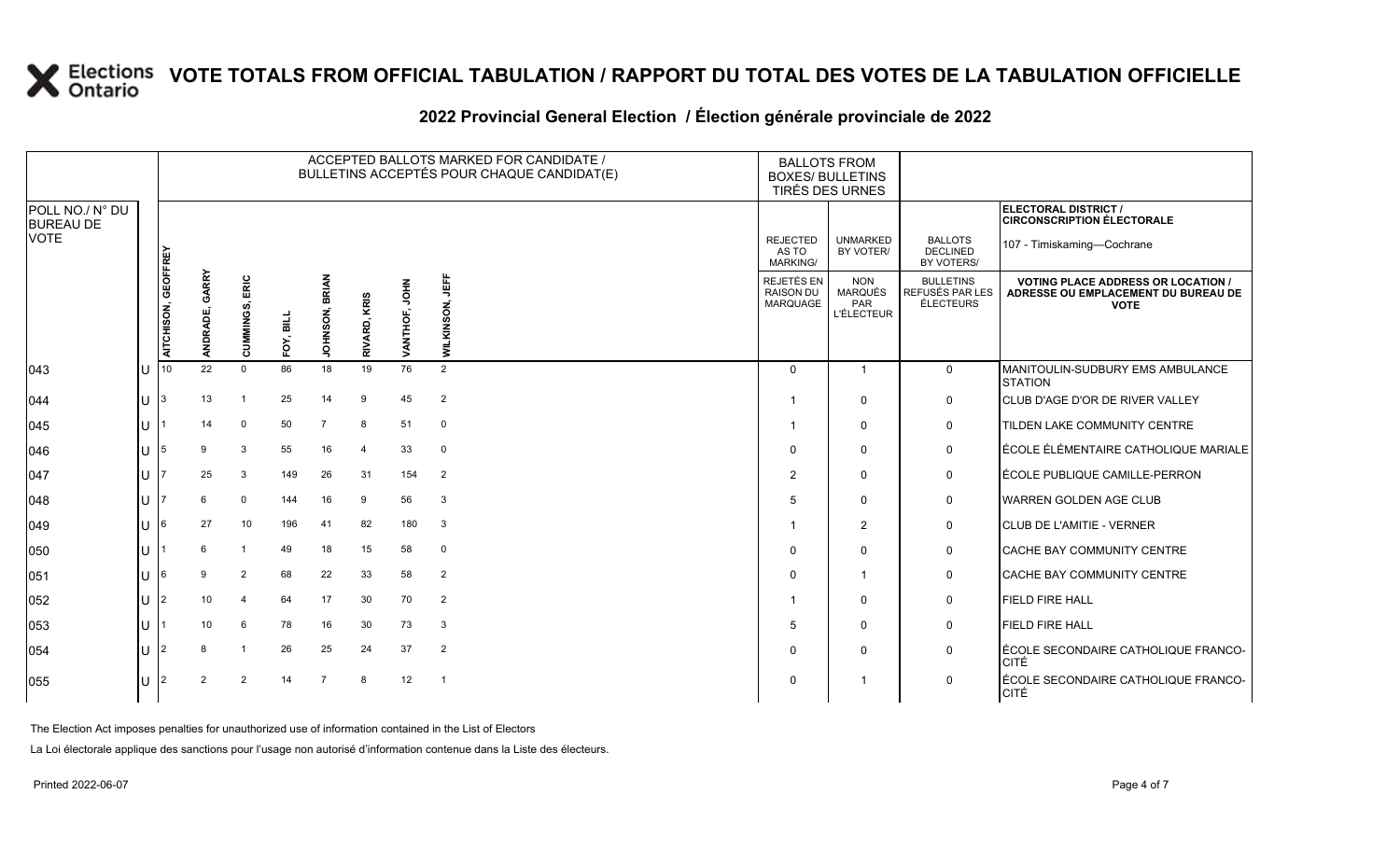### **2022 Provincial General Election / Élection générale provinciale de 2022**

|                                     |     |                     |                          |                   |           |                          |              |               | ACCEPTED BALLOTS MARKED FOR CANDIDATE /<br>BULLETINS ACCEPTÉS POUR CHAQUE CANDIDAT(E) |                                             | <b>BALLOTS FROM</b><br><b>BOXES/ BULLETINS</b><br>TIRÉS DES URNES |                                                  |                                                                                                 |
|-------------------------------------|-----|---------------------|--------------------------|-------------------|-----------|--------------------------|--------------|---------------|---------------------------------------------------------------------------------------|---------------------------------------------|-------------------------------------------------------------------|--------------------------------------------------|-------------------------------------------------------------------------------------------------|
| POLL NO./ N° DU<br><b>BUREAU DE</b> |     |                     |                          |                   |           |                          |              |               |                                                                                       |                                             |                                                                   |                                                  | ELECTORAL DISTRICT /<br><b>CIRCONSCRIPTION ÉLECTORALE</b>                                       |
| <b>VOTE</b>                         |     |                     |                          |                   |           |                          |              |               |                                                                                       | <b>REJECTED</b><br>AS TO<br><b>MARKING/</b> | <b>UNMARKED</b><br>BY VOTER/                                      | <b>BALLOTS</b><br><b>DECLINED</b><br>BY VOTERS/  | 107 - Timiskaming-Cochrane                                                                      |
|                                     |     | AITCHISON, GEOFFREY | <b>GARRY</b><br>ANDRADE, | ERIC<br>CUMMINGS, | FOY, BILL | <b>BRIAN</b><br>JOHNSON, | RIVARD, KRIS | VANTHOF, JOHN | <b>UEFF</b><br>WILKINSON,                                                             | REJETÉS EN<br><b>RAISON DU</b><br>MARQUAGE  | <b>NON</b><br><b>MARQUÉS</b><br>PAR<br><b>L'ÉLECTEUR</b>          | <b>BULLETINS</b><br>REFUSÉS PAR LES<br>ÉLECTEURS | <b>VOTING PLACE ADDRESS OR LOCATION /</b><br>ADRESSE OU EMPLACEMENT DU BUREAU DE<br><b>VOTE</b> |
| 056                                 |     |                     | 23                       | $\overline{4}$    | 132       | 79                       | 79           | 175           | 3                                                                                     | $\Omega$                                    | $\overline{1}$                                                    | $\mathbf 0$                                      | OUR LADY OF SORROWS C.E.S.                                                                      |
| 057                                 | U   | 10                  | 24                       | $\mathbf 0$       | 154       | 33                       | 27           | 89            | $\overline{2}$                                                                        | $\Omega$                                    | $\mathbf 0$                                                       | $\overline{2}$                                   | ST. CHARLES COMMUNITY CENTRE                                                                    |
| 058A                                | lU. | ın                  | 10                       | $\overline{2}$    | 43        | 16                       | 24           | 59            | $\mathbf 0$                                                                           | $\Omega$                                    | $\mathbf 0$                                                       | 0                                                | CENTRE COMMUNAUTAIRE DE LAVIGNE                                                                 |
| 058B                                | U   |                     | 10                       | $\mathbf 0$       | 29        | 14                       | 18           | 44            | $\overline{0}$                                                                        |                                             | $\mathbf 0$                                                       | 0                                                | CENTRE COMMUNAUTAIRE DE LAVIGNE                                                                 |
| 059                                 | lU. |                     | 14                       | $\mathbf 0$       | 72        | 13                       | 8            | 35            | $\overline{1}$                                                                        |                                             | $\mathbf 0$                                                       | $\mathbf{1}$                                     | MONETVILLE PUBLIC SCHOOL                                                                        |
| 060                                 | lU. | 12                  | 33                       | 17                | 394       | 141                      | 232          | 427           | $\overline{4}$                                                                        |                                             | 1                                                                 | 0                                                | STURGEON FALLS COMPLEX                                                                          |
| 061                                 | U   | 18                  | 30                       | 6                 | 176       | 45                       | 22           | 124           | 6                                                                                     |                                             |                                                                   | $\mathbf{1}$                                     | ÉCOLE ST-ANTOINE                                                                                |
| 700                                 | lU. | 5                   | 10                       | 10                | 42        | 61                       | 8            | 93            | $\overline{4}$                                                                        |                                             | $\mathbf 0$                                                       | $\overline{1}$                                   | VILLA MINTO / LADY MINTO HOSPITAL                                                               |
| 701                                 | lU. |                     |                          |                   |           |                          |              |               | COMBINED WITH 700 / COMBINÉ À 700                                                     |                                             |                                                                   |                                                  |                                                                                                 |
| 702                                 |     |                     |                          |                   |           |                          |              |               | COMBINED WITH 700 / COMBINÉ À 700                                                     |                                             |                                                                   |                                                  |                                                                                                 |
| 703                                 | U   |                     |                          |                   |           |                          |              |               | COMBINED WITH 700 / COMBINÉ À 700                                                     |                                             |                                                                   |                                                  |                                                                                                 |
| 704                                 | U   |                     |                          |                   |           |                          |              |               | COMBINED WITH 700 / COMBINÉ À 700                                                     |                                             |                                                                   |                                                  |                                                                                                 |
| 705                                 |     |                     |                          |                   |           |                          |              |               | COMBINED WITH 700 / COMBINÉ À 700                                                     |                                             |                                                                   |                                                  |                                                                                                 |
| 706                                 |     |                     |                          |                   |           |                          |              |               | COMBINED WITH 700 / COMBINÉ À 700                                                     |                                             |                                                                   |                                                  |                                                                                                 |

The Election Act imposes penalties for unauthorized use of information contained in the List of Electors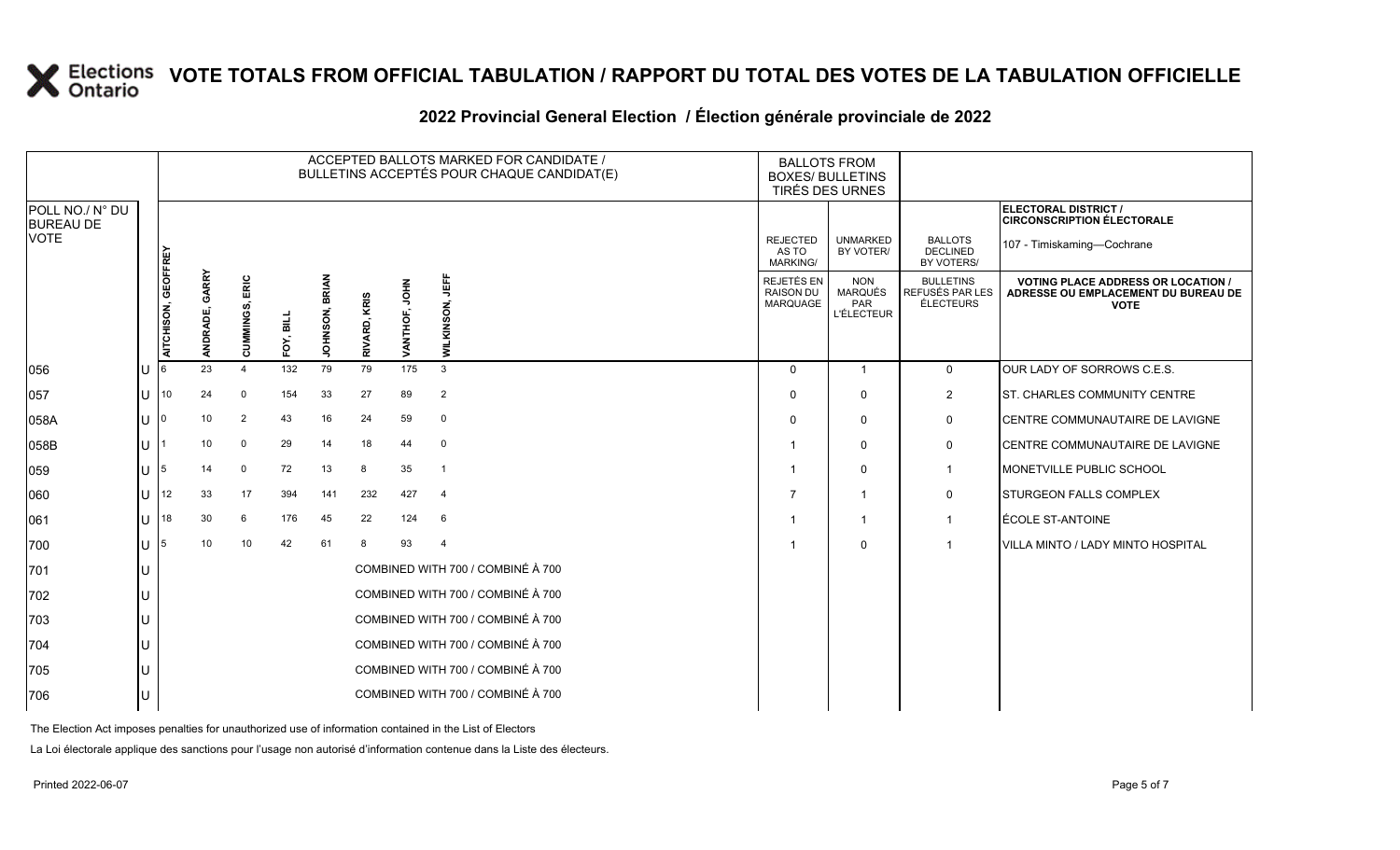| 2022 Provincial General Election / Election générale provinciale de 2022 |  |  |
|--------------------------------------------------------------------------|--|--|
|                                                                          |  |  |

|                                     |    |                     |                   |                |           |                |                 |               | ACCEPTED BALLOTS MARKED FOR CANDIDATE /<br>BULLETINS ACCEPTÉS POUR CHAQUE CANDIDAT(E) | <b>BALLOTS FROM</b><br><b>BOXES/ BULLETINS</b> | TIRÉS DES URNES                                   |                                                  |                                                                                                 |
|-------------------------------------|----|---------------------|-------------------|----------------|-----------|----------------|-----------------|---------------|---------------------------------------------------------------------------------------|------------------------------------------------|---------------------------------------------------|--------------------------------------------------|-------------------------------------------------------------------------------------------------|
| POLL NO./ N° DU<br><b>BUREAU DE</b> |    |                     |                   |                |           |                |                 |               |                                                                                       |                                                |                                                   |                                                  | <b>ELECTORAL DISTRICT /</b><br><b>CIRCONSCRIPTION ÉLECTORALE</b>                                |
| <b>VOTE</b>                         |    |                     |                   |                |           |                |                 |               |                                                                                       | <b>REJECTED</b><br>AS TO<br><b>MARKING/</b>    | <b>UNMARKED</b><br>BY VOTER/                      | <b>BALLOTS</b><br><b>DECLINED</b><br>BY VOTERS/  | 107 - Timiskaming-Cochrane                                                                      |
|                                     |    | AITCHISON, GEOFFREY | GARRY<br>ANDRADE, | CUMMINGS, ERIC | FOY, BILL | JOHNSON, BRIAN | KRIS<br>RIVARD, | ĔР<br>ANTHOF, | 肯<br><b>VILKINSON.</b>                                                                | REJETÉS EN<br>RAISON DU<br>MARQUAGE            | <b>NON</b><br>MARQUÉS<br>PAR<br><b>L'ÉLECTEUR</b> | <b>BULLETINS</b><br>REFUSÉS PAR LES<br>ÉLECTEURS | <b>VOTING PLACE ADDRESS OR LOCATION /</b><br>ADRESSE OU EMPLACEMENT DU BUREAU DE<br><b>VOTE</b> |
| 707                                 | IU |                     |                   |                |           |                |                 |               | COMBINED WITH 700 / COMBINÉ À 700                                                     |                                                |                                                   |                                                  |                                                                                                 |
| 708                                 | ΙU |                     |                   |                |           |                |                 |               | COMBINED WITH 700 / COMBINÉ À 700                                                     |                                                |                                                   |                                                  |                                                                                                 |
| 709                                 | lu |                     |                   |                |           |                |                 |               | COMBINED WITH 700 / COMBINÉ À 700                                                     |                                                |                                                   |                                                  |                                                                                                 |
| ADV001                              |    |                     | 10 <sup>°</sup>   | 5              | 152       | 15             | 19              | 330           | 2                                                                                     | $\Omega$                                       | $\mathbf{0}$                                      | 0                                                | NEW LISKEARD PROPERTY CORP                                                                      |
| ADV002                              |    | 16                  | 68                | 18             | 667       | 167            | 160             | 829           | 10                                                                                    | 22                                             | $\overline{2}$                                    | 10 <sup>°</sup>                                  | NEW LISKEARD PROPERTY CORP                                                                      |
| ADV003                              |    | 11                  | 17                | 16             | 227       | 95             | 117             | 234           | $\mathbf{3}$                                                                          | $\overline{2}$                                 | $\Omega$                                          | 0                                                | <b>I</b> STURGEON FALLS SATELLITE OFFICE                                                        |
| ADV004                              |    | 3                   | 16                | $\overline{4}$ | 104       | 34             | 15              | 164           | $\overline{1}$                                                                        | $\Omega$                                       | $\Omega$                                          | 0                                                | <b>COCHRANE</b>                                                                                 |
| ADV005                              |    |                     | 27                | 6              | 284       | 29             | 17              | 229           | $\overline{1}$                                                                        | 5                                              |                                                   | 0                                                | <b>AQUATIC &amp; FITNESS COMPLEX</b>                                                            |
| ADV006                              |    | <u> 2</u>           | 12                | 2              | 128       | 6              | 6               | 62            | $\overline{1}$                                                                        |                                                | 3                                                 | 0                                                | <b>BLACK RIVER MATHESON FAMILY LODGE</b>                                                        |
| ADV007                              |    | 15                  | 31                | 10             | 329       | 35             | 22              | 432           | 14                                                                                    | 3                                              | $\mathbf{0}$                                      | $\mathbf{0}$                                     | ROYAL CANADIAN LEGION BRANCH 87                                                                 |
| ADV008                              |    |                     | 9                 | 5              | 108       | 9              | 5               | 194           | $\overline{4}$                                                                        | $\Omega$                                       | $\mathbf{0}$                                      | 0                                                | <b>ENGLEHART PUBLIC LIBRARY</b>                                                                 |
| ADV009                              |    |                     | 14                | 2              | 59        | $\overline{7}$ | 2               | 64            | $\mathbf 0$                                                                           |                                                | 0                                                 | 0                                                | MUNICIPALITY OF TEMAGAMI - WELCOME<br>CTR.                                                      |
| ADV010                              |    | 12                  | 12                | 2              | 114       | 41             | $\overline{7}$  | 100           | $\overline{4}$                                                                        | $\overline{2}$                                 | 0                                                 | 0                                                | ÉCOLE ST-ANTOINE                                                                                |

The Election Act imposes penalties for unauthorized use of information contained in the List of Electors